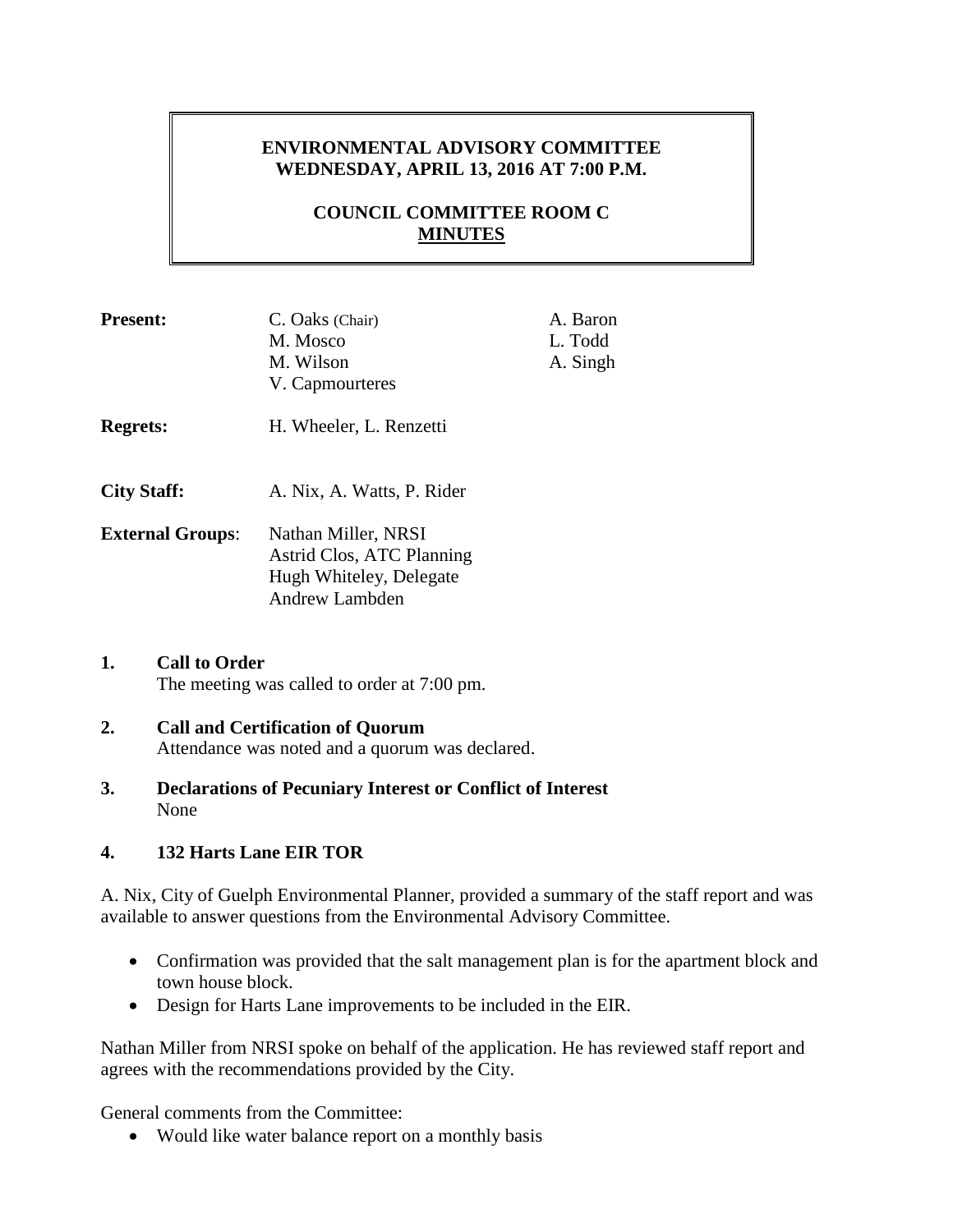## E.A.C. Minutes – April 13, 2016

- Vegetation and groundwater monitoring numbers need to be updated in the final report
- Confirmed that vegetation monitoring data will include stem counts, coverage, species diversity, wetness index, etc.
- Include the timeline and the methodology for the buckthorn management plan
- Groundwater monitoring technique and background- include the science that supports not having continuous wells
- Include benchmarks and measurable thresholds for buffer and crayfish

Delegation from Hugh Whiteley:

- Consideration should be given to Kitchener Storm Water Management Plans
- Opportunity to include stormwater management pond in the Natural Heritage System as a feature
- Perforated pipe systems should be encouraged
- Requirement for porous pavement

The Environmental Advisory Committee went into committee to discuss a motion.

 Discussion in and out of committee around storm water management and the history of the application

Moved by V. Capmourteres and seconded by L. Todd.

## **THAT the Environmental Advisory Committee conditionally support the EIS Addendum for 132 Harts Lane, subject to the following conditions:**

**THAT the outstanding staff concerns as set out in the staff report are addressed and,**

- **That the hydrogeology and storm water management report address the comments made by EAC during the EIS process;**
- **That for monitoring programs/ assessments complete methodologies be provided**
- **That post construction monitoring report be brought back to EAC**

**Motion Carried -5 in favour, 1 abstained-**

## **5. Source Water Protection – Draft Salt Management Plan Guideline – Peter Rider**

P. Rider, City of Guelph Risk Management Official, provided a presentation on the Draft Salt Management Plan Guideline to the Environmental Advisory Committee. P. Rider discussed the following:

- Policies have been developed with City staff and approved
- CG-MC-129- how to look at development applications going forward- trying to be more specific of what this means
- Key sections that should be part of salt management plan
- Provide a framework/table of contents for what we would like to see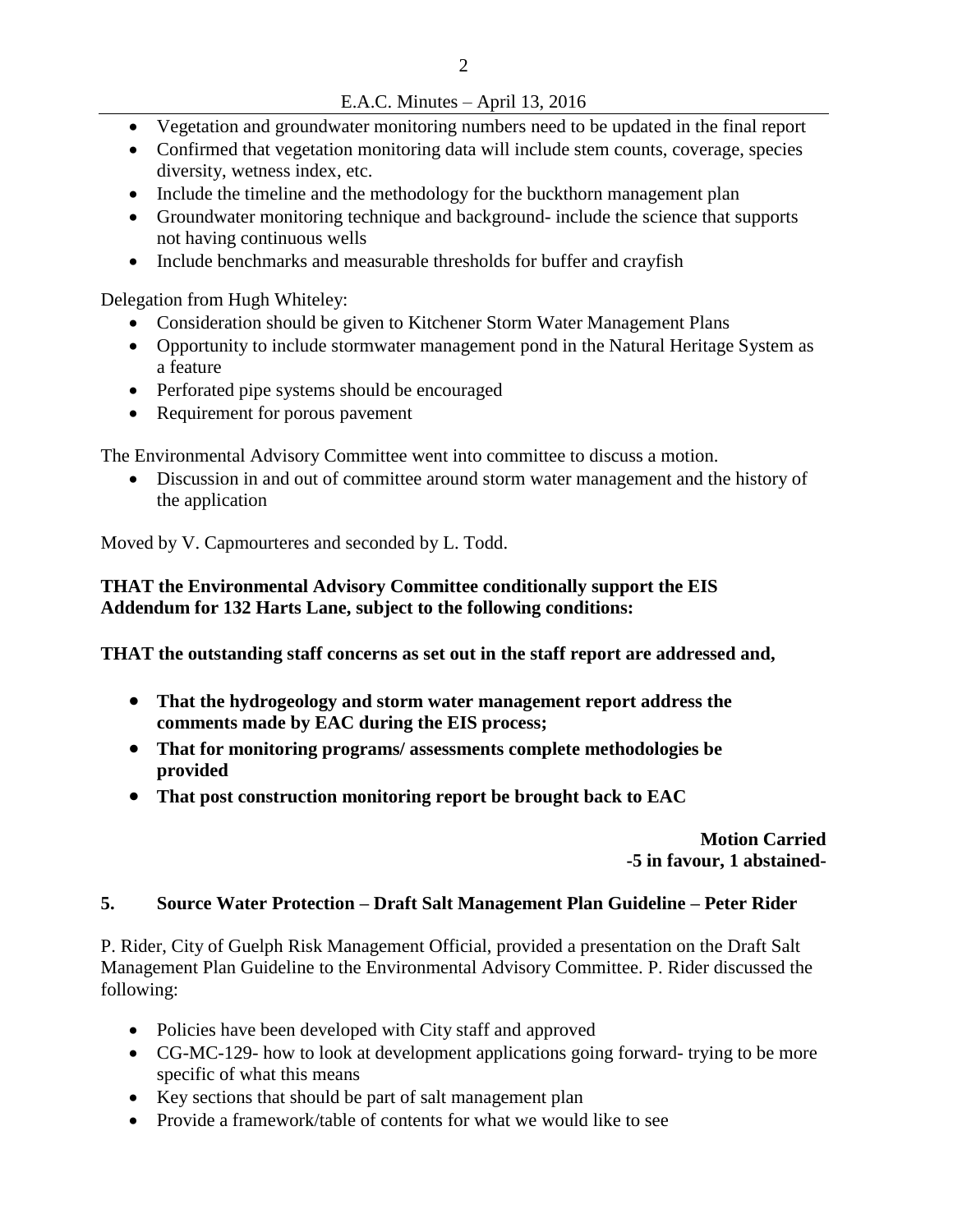### E.A.C. Minutes – April 13, 2016

- Looking for comments to add to the handout
- Develop education programs to better manage salt application

General comments from EAC:

- City of Waterloo is already asking for salt management plans
- Smart about salt program- could be a requirement of the City
- Calibration of equipment
- Stormwater management in Ontario is evolving. New stormwater management guidelines from the Province will be out soon. New technologies will allow stormwater and salt into the ground with not as much thought going into the management of salt
- Document should address how salt is managed by different SWM systems
- Would like to see a push for developers to reduce salt
- Permeable pavers, hot water pipes, solar, ideas to drive the use of no salt
- Need to track what's there now, need something to measure
- Need site specific information and mapping
- Salt causes an issue for stormwater ponds not just groundwater
- Is there any strategies being developed to look at existing developments and issues?
- Signage where salt is sold, more education and outreach
- Include clarification for property owners in guidelines, include salt load examples from other areas
- City could offer incentives
- Municipal infrastructure is an opportunity to implement new technologies

Delegation by Hugh Whitely:

- Problem is long term
- Not going to be achieved by one sided management, going to require large structural changes
- Goal setting and long term application with continuous improvements
- Target should be a reduction at source
- Look at Region of Waterloo
- Apply for some funding to get a background report done

The Environmental Advisory Committee went into committee to discuss a motion.

Moved by M. Wilson and seconded by A. Singh.

## **THAT the Environmental Advisory Committee recommends the City consider including the following in the development of a Salt Management Plan Guideline:**

- **That the City develop some framework to help property owners evaluate the effectiveness of previous winter maintenance which can identify possible strategies to improve future operations**
- **That the City explore partnerships with municipalities like the Region of Waterloo or others for funding for a background report**
- **That the guideline reflect that it is a starting point and will be subject to continuous improvement with the goal of eliminating salt use altogether**